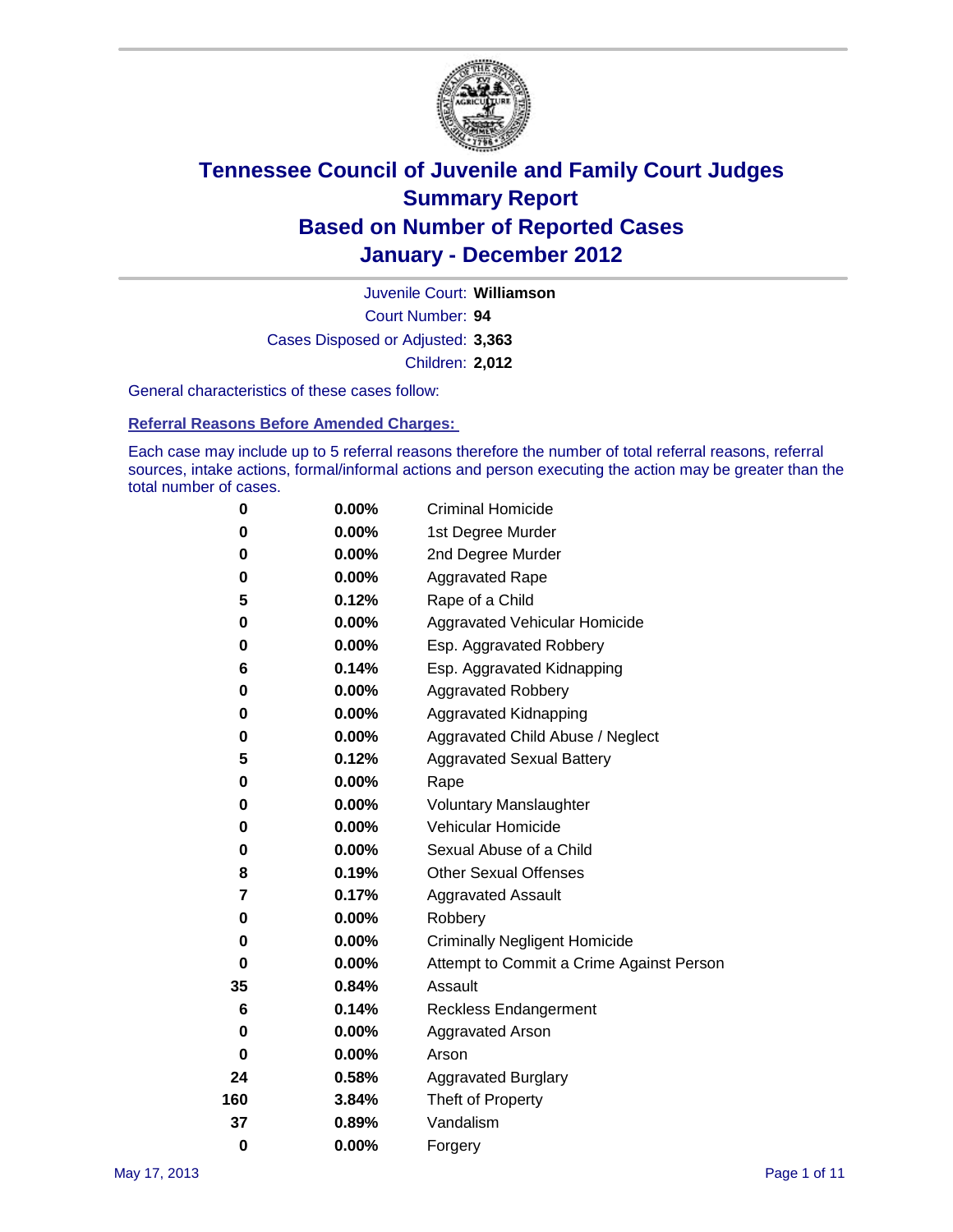

Court Number: **94** Juvenile Court: **Williamson** Cases Disposed or Adjusted: **3,363** Children: **2,012**

#### **Referral Reasons Before Amended Charges:**

Each case may include up to 5 referral reasons therefore the number of total referral reasons, referral sources, intake actions, formal/informal actions and person executing the action may be greater than the total number of cases.

| 0     | 0.00%    | <b>Worthless Checks</b>                                     |  |  |
|-------|----------|-------------------------------------------------------------|--|--|
| 5     | 0.12%    | Illegal Possession / Fraudulent Use of Credit / Debit Cards |  |  |
| 15    | 0.36%    | <b>Burglary</b>                                             |  |  |
| 5     | 0.12%    | Unauthorized Use of a Vehicle                               |  |  |
| 0     | $0.00\%$ | <b>Cruelty to Animals</b>                                   |  |  |
| 0     | $0.00\%$ | Sale of Controlled Substances                               |  |  |
| 190   | 4.56%    | <b>Other Drug Offenses</b>                                  |  |  |
| 16    | 0.38%    | Possession of Controlled Substances                         |  |  |
| 4     | 0.10%    | <b>Criminal Attempt</b>                                     |  |  |
| 1     | 0.02%    | Carrying Weapons on School Property                         |  |  |
| 3     | 0.07%    | Unlawful Carrying / Possession of a Weapon                  |  |  |
| 13    | 0.31%    | <b>Evading Arrest</b>                                       |  |  |
| 1     | 0.02%    | Escape                                                      |  |  |
| 11    | 0.26%    | Driving Under Influence (DUI)                               |  |  |
| 123   | 2.95%    | Possession / Consumption of Alcohol                         |  |  |
| 8     | 0.19%    | Resisting Stop, Frisk, Halt, Arrest or Search               |  |  |
| 0     | $0.00\%$ | <b>Aggravated Criminal Trespass</b>                         |  |  |
| 2     | 0.05%    | Harassment                                                  |  |  |
| 1     | 0.02%    | Failure to Appear                                           |  |  |
| 2     | 0.05%    | Filing a False Police Report                                |  |  |
| 5     | 0.12%    | Criminal Impersonation                                      |  |  |
| 19    | 0.46%    | <b>Disorderly Conduct</b>                                   |  |  |
| 0     | 0.00%    | <b>Criminal Trespass</b>                                    |  |  |
| 11    | 0.26%    | <b>Public Intoxication</b>                                  |  |  |
| 0     | 0.00%    | Gambling                                                    |  |  |
| 1,058 | 25.37%   | <b>Traffic</b>                                              |  |  |
| 1     | 0.02%    | <b>Local Ordinances</b>                                     |  |  |
| 0     | 0.00%    | Violation of Wildlife Regulations                           |  |  |
| 0     | 0.00%    | Contempt of Court                                           |  |  |
| 170   | 4.08%    | Violation of Probation                                      |  |  |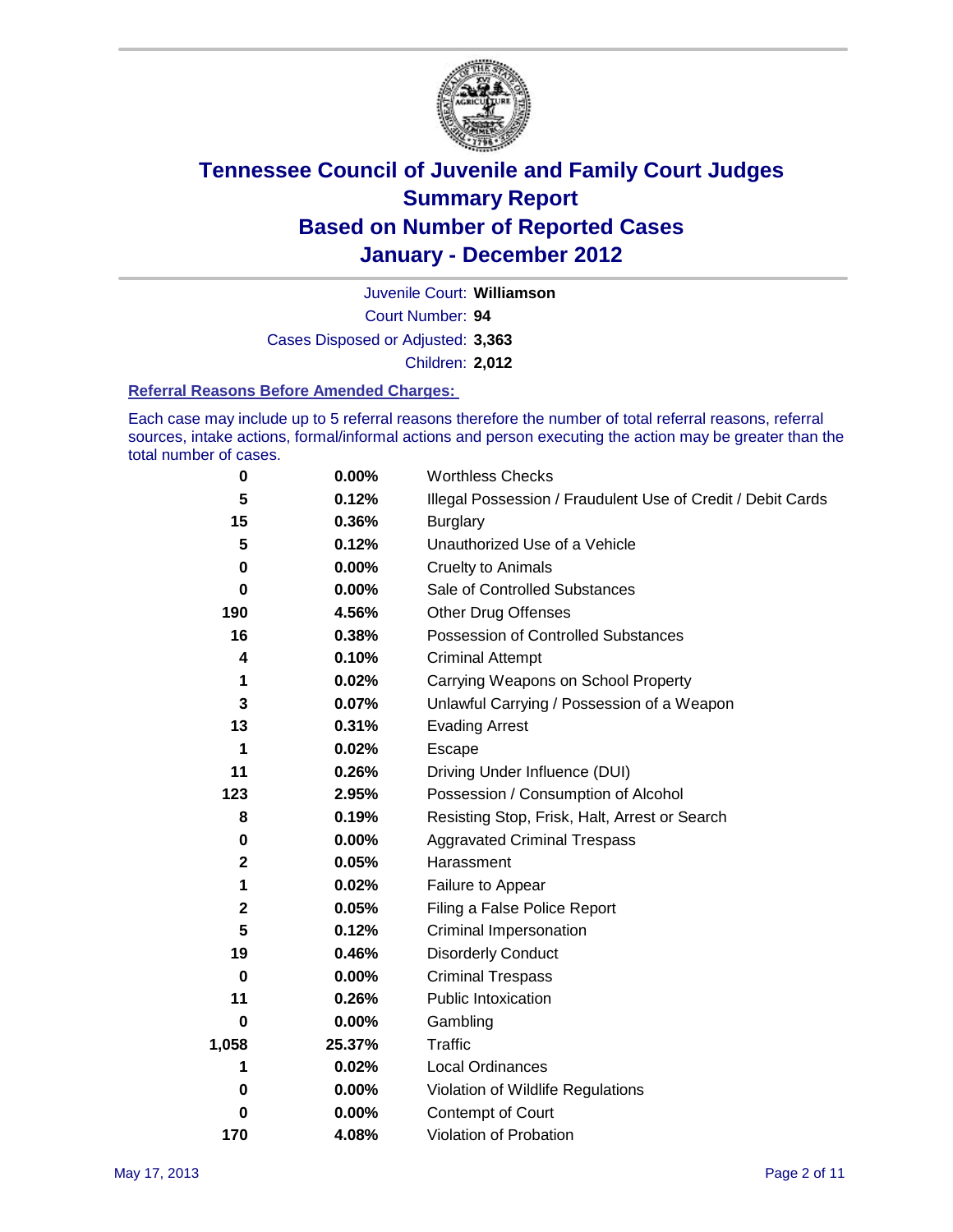

Court Number: **94** Juvenile Court: **Williamson** Cases Disposed or Adjusted: **3,363** Children: **2,012**

#### **Referral Reasons Before Amended Charges:**

Each case may include up to 5 referral reasons therefore the number of total referral reasons, referral sources, intake actions, formal/informal actions and person executing the action may be greater than the total number of cases.

| 5        | 0.12%   | Violation of Aftercare                 |
|----------|---------|----------------------------------------|
| 229      | 5.49%   | Unruly Behavior                        |
| 102      | 2.45%   | Truancy                                |
| 44       | 1.05%   | In-State Runaway                       |
| $\bf{0}$ | 0.00%   | Out-of-State Runaway                   |
| 129      | 3.09%   | Possession of Tobacco Products         |
| 114      | 2.73%   | Violation of a Valid Court Order       |
| 35       | 0.84%   | <b>Violation of Curfew</b>             |
| 0        | 0.00%   | Sexually Abused Child                  |
| 0        | 0.00%   | <b>Physically Abused Child</b>         |
| 108      | 2.59%   | Dependency / Neglect                   |
| 1        | 0.02%   | <b>Termination of Parental Rights</b>  |
| 0        | 0.00%   | <b>Violation of Pretrial Diversion</b> |
| 0        | 0.00%   | Violation of Informal Adjustment       |
| 0        | 0.00%   | <b>Judicial Review</b>                 |
| 0        | 0.00%   | <b>Administrative Review</b>           |
| 0        | 0.00%   | <b>Foster Care Review</b>              |
| 65       | 1.56%   | Custody                                |
| 93       | 2.23%   | Visitation                             |
| 3        | 0.07%   | Paternity / Legitimation               |
| 3        | 0.07%   | <b>Child Support</b>                   |
| 0        | 0.00%   | <b>Request for Medical Treatment</b>   |
| 0        | 0.00%   | <b>Consent to Marry</b>                |
| 1,283    | 30.76%  | Other                                  |
| 4,171    | 100.00% | <b>Total Referrals</b>                 |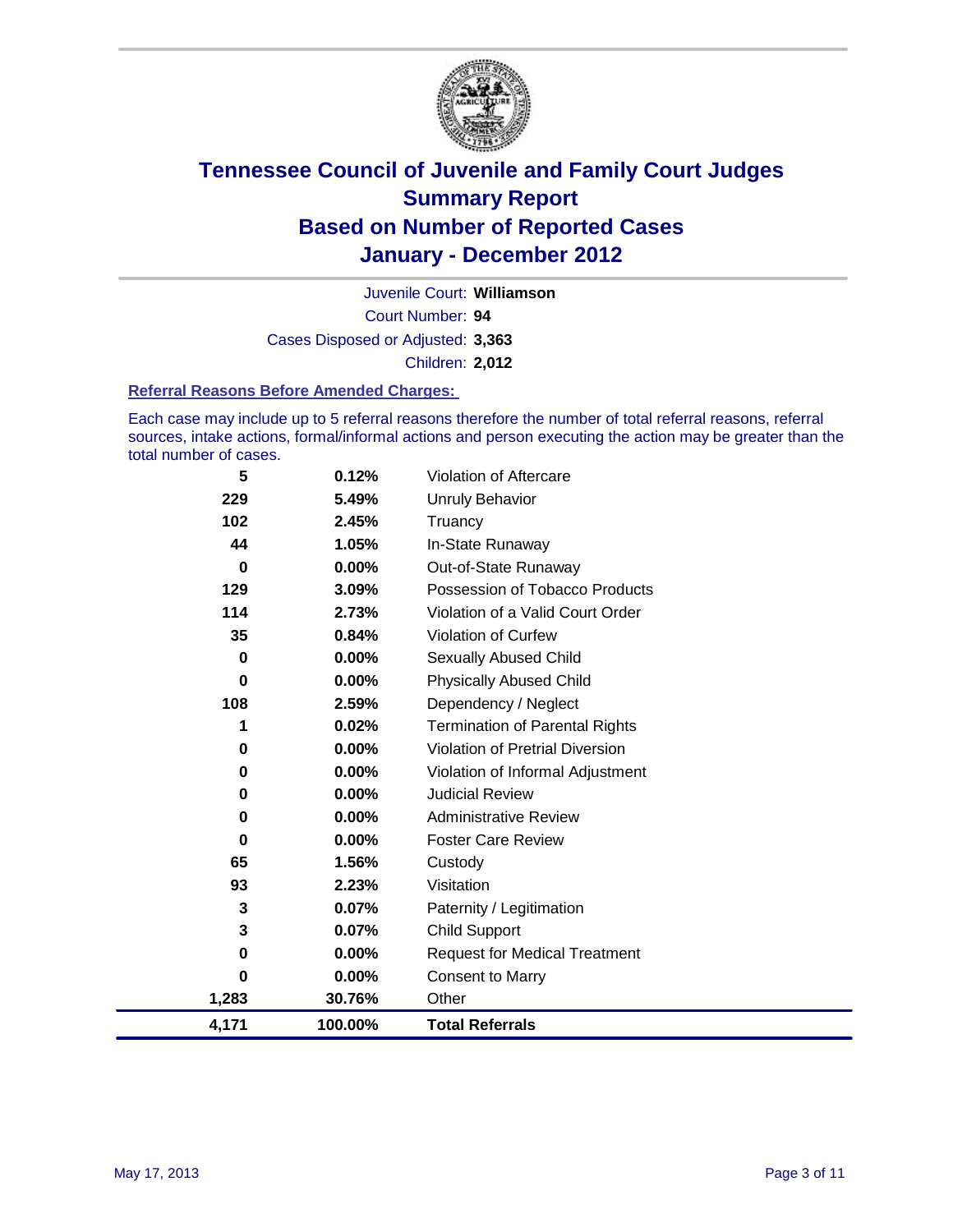

| Juvenile Court: Williamson |                                   |                                   |  |  |
|----------------------------|-----------------------------------|-----------------------------------|--|--|
| Court Number: 94           |                                   |                                   |  |  |
|                            | Cases Disposed or Adjusted: 3,363 |                                   |  |  |
|                            |                                   | Children: 2,012                   |  |  |
| <b>Referral Sources: 1</b> |                                   |                                   |  |  |
| 1,799                      | 43.13%                            | Law Enforcement                   |  |  |
| 325                        | 7.79%                             | Parents                           |  |  |
| 54                         | 1.29%                             | <b>Relatives</b>                  |  |  |
| 0                          | $0.00\%$                          | Self                              |  |  |
| 370                        | 8.87%                             | School                            |  |  |
| $\bf{0}$                   | $0.00\%$                          | <b>CSA</b>                        |  |  |
| 284                        | 6.81%                             | <b>DCS</b>                        |  |  |
| 0                          | $0.00\%$                          | <b>Other State Department</b>     |  |  |
| 1                          | 0.02%                             | <b>District Attorney's Office</b> |  |  |
| 739                        | 17.72%                            | <b>Court Staff</b>                |  |  |
| 1                          | 0.02%                             | Social Agency                     |  |  |
| $\mathbf{2}$               | 0.05%                             | <b>Other Court</b>                |  |  |
| 46                         | 1.10%                             | Victim                            |  |  |
| 24                         | 0.58%                             | Child & Parent                    |  |  |
| $\bf{0}$                   | $0.00\%$                          | Hospital                          |  |  |
| 52                         | 1.25%                             | Unknown                           |  |  |
| 474                        | 11.36%                            | Other                             |  |  |
| 4,171                      | 100.00%                           | <b>Total Referral Sources</b>     |  |  |

### **Age of Child at Referral: 2**

| 742<br>22<br>0 | 36.88%<br>1.09%<br>$0.00\%$ | Ages 17 through 18<br>Ages 19 and Over<br><b>Unknown</b> |
|----------------|-----------------------------|----------------------------------------------------------|
|                |                             |                                                          |
|                |                             |                                                          |
|                |                             |                                                          |
| 708            | 35.19%                      | Ages 15 through 16                                       |
| 220            | 10.93%                      | Ages 13 through 14                                       |
| 66             | 3.28%                       | Ages 11 through 12                                       |
| 254            | 12.62%                      | Ages 10 and Under                                        |
|                |                             |                                                          |

<sup>1</sup> If different than number of Referral Reasons (4171), verify accuracy of your court's data.

<sup>2</sup> One child could be counted in multiple categories, verify accuracy of your court's data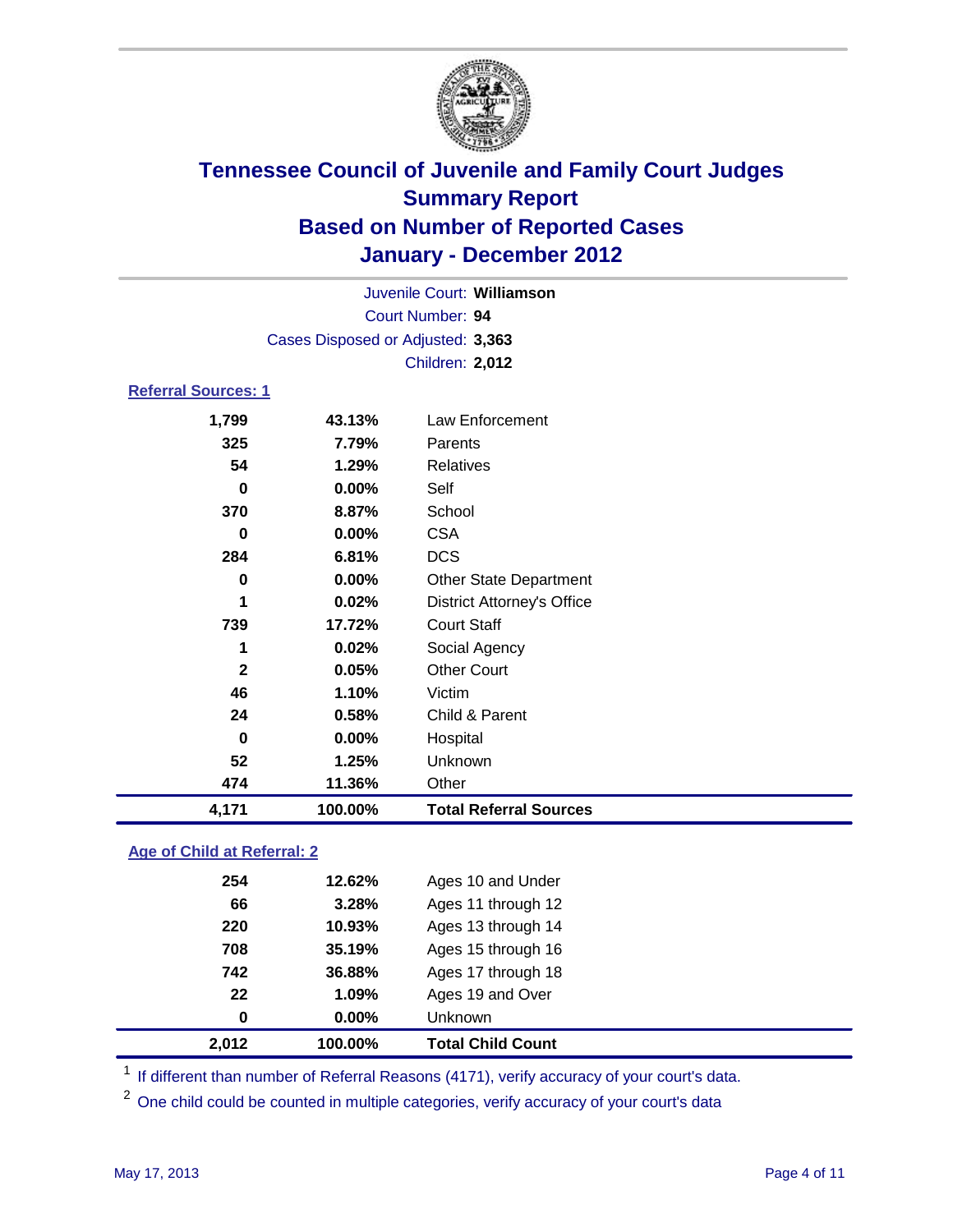

| Juvenile Court: Williamson              |                                   |                          |  |  |
|-----------------------------------------|-----------------------------------|--------------------------|--|--|
| Court Number: 94                        |                                   |                          |  |  |
|                                         | Cases Disposed or Adjusted: 3,363 |                          |  |  |
|                                         |                                   | Children: 2,012          |  |  |
| Sex of Child: 1                         |                                   |                          |  |  |
| 1,261                                   | 62.67%                            | Male                     |  |  |
| 729                                     | 36.23%                            | Female                   |  |  |
| 22                                      | 1.09%                             | Unknown                  |  |  |
| 2,012                                   | 100.00%                           | <b>Total Child Count</b> |  |  |
| Race of Child: 1                        |                                   |                          |  |  |
| 1,682                                   | 83.60%                            | White                    |  |  |
| 160                                     | 7.95%                             | African American         |  |  |
| $\overline{\mathbf{2}}$                 | 0.10%                             | Native American          |  |  |
| 20                                      | 0.99%                             | Asian                    |  |  |
| 51                                      | 2.53%                             | Mixed                    |  |  |
| 97                                      | 4.82%                             | Unknown                  |  |  |
| 2,012                                   | 100.00%                           | <b>Total Child Count</b> |  |  |
| <b>Hispanic Origin: 1</b>               |                                   |                          |  |  |
| 133                                     | 6.61%                             | Yes                      |  |  |
| 1,094                                   | 54.37%                            | <b>No</b>                |  |  |
| 785                                     | 39.02%                            | Unknown                  |  |  |
| 2,012                                   | 100.00%                           | <b>Total Child Count</b> |  |  |
| <b>School Enrollment of Children: 1</b> |                                   |                          |  |  |
| 1,683                                   | 83.65%                            | Yes                      |  |  |
| 0                                       | 0.00%                             | <b>No</b>                |  |  |
| 329                                     | 16.35%                            | Unknown                  |  |  |
| 2,012                                   | 100.00%                           | <b>Total Child Count</b> |  |  |

<sup>1</sup> One child could be counted in multiple categories, verify accuracy of your court's data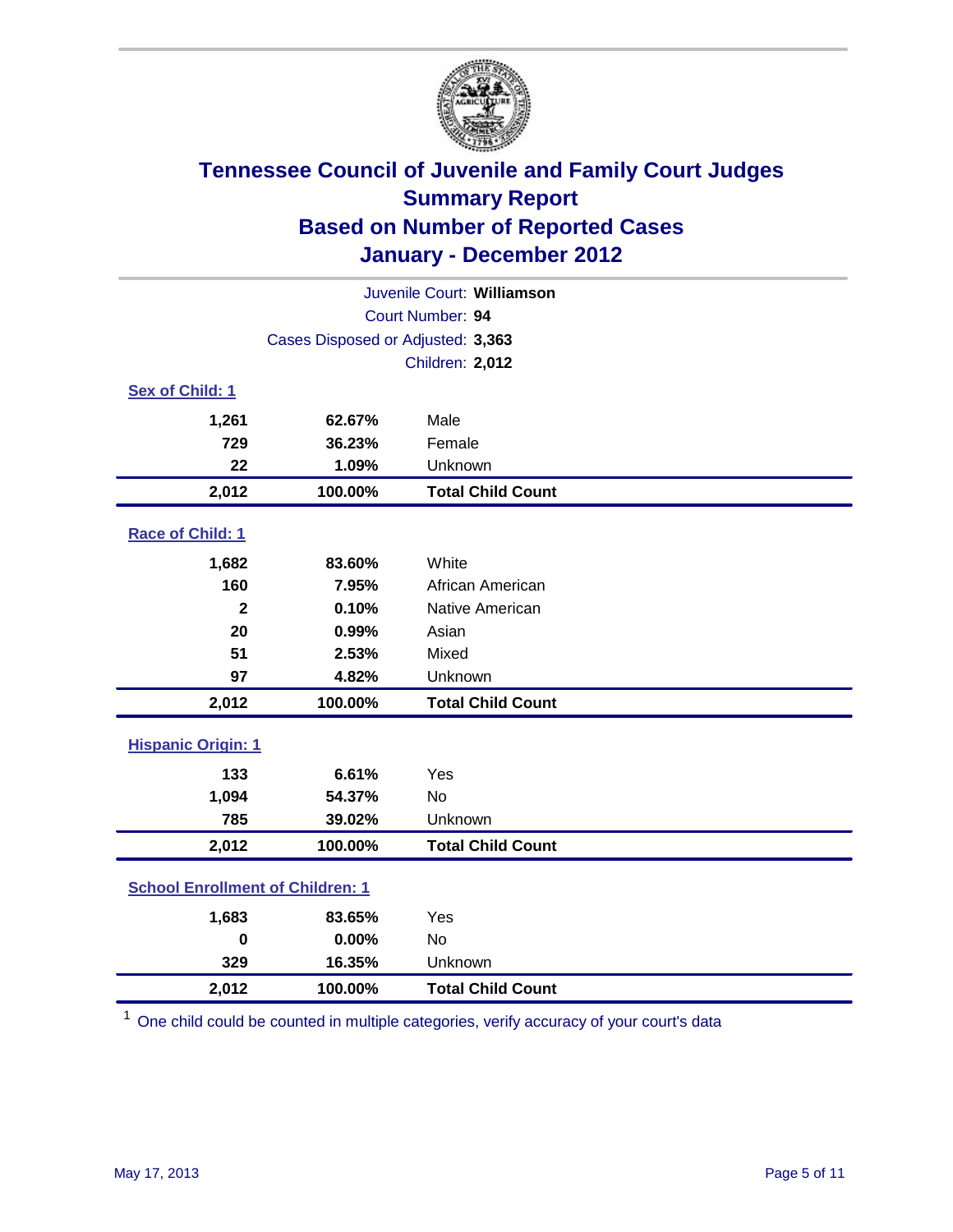

Court Number: **94** Juvenile Court: **Williamson** Cases Disposed or Adjusted: **3,363** Children: **2,012**

### **Living Arrangement of Child at Time of Referral: 1**

| 2,012 | 100.00%  | <b>Total Child Count</b>     |
|-------|----------|------------------------------|
| 7     | 0.35%    | Other                        |
| 25    | $1.24\%$ | Unknown                      |
| 0     | $0.00\%$ | Independent                  |
| 0     | $0.00\%$ | In an Institution            |
| 0     | $0.00\%$ | In a Residential Center      |
| 15    | 0.75%    | In a Group Home              |
| 7     | 0.35%    | With Foster Family           |
| 16    | 0.80%    | With Adoptive Parents        |
| 139   | $6.91\%$ | <b>With Relatives</b>        |
| 169   | 8.40%    | <b>With Father</b>           |
| 524   | 26.04%   | <b>With Mother</b>           |
| 74    | 3.68%    | With Mother and Stepfather   |
| 13    | 0.65%    | With Father and Stepmother   |
| 1,023 | 50.84%   | With Both Biological Parents |
|       |          |                              |

#### **Type of Detention: 2**

| 3,363    | 100.00%  | <b>Total Detention Count</b> |
|----------|----------|------------------------------|
| $\bf{0}$ | $0.00\%$ | Other                        |
| 2,891    | 85.96%   | Does Not Apply               |
| 0        | $0.00\%$ | Unknown                      |
| 0        | $0.00\%$ | <b>Psychiatric Hospital</b>  |
| 0        | 0.00%    | Jail - No Separation         |
| 1        | 0.03%    | Jail - Partial Separation    |
| 0        | 0.00%    | Jail - Complete Separation   |
| 471      | 14.01%   | Juvenile Detention Facility  |
| 0        | $0.00\%$ | Non-Secure Placement         |
|          |          |                              |

<sup>1</sup> One child could be counted in multiple categories, verify accuracy of your court's data

<sup>2</sup> If different than number of Cases (3363) verify accuracy of your court's data.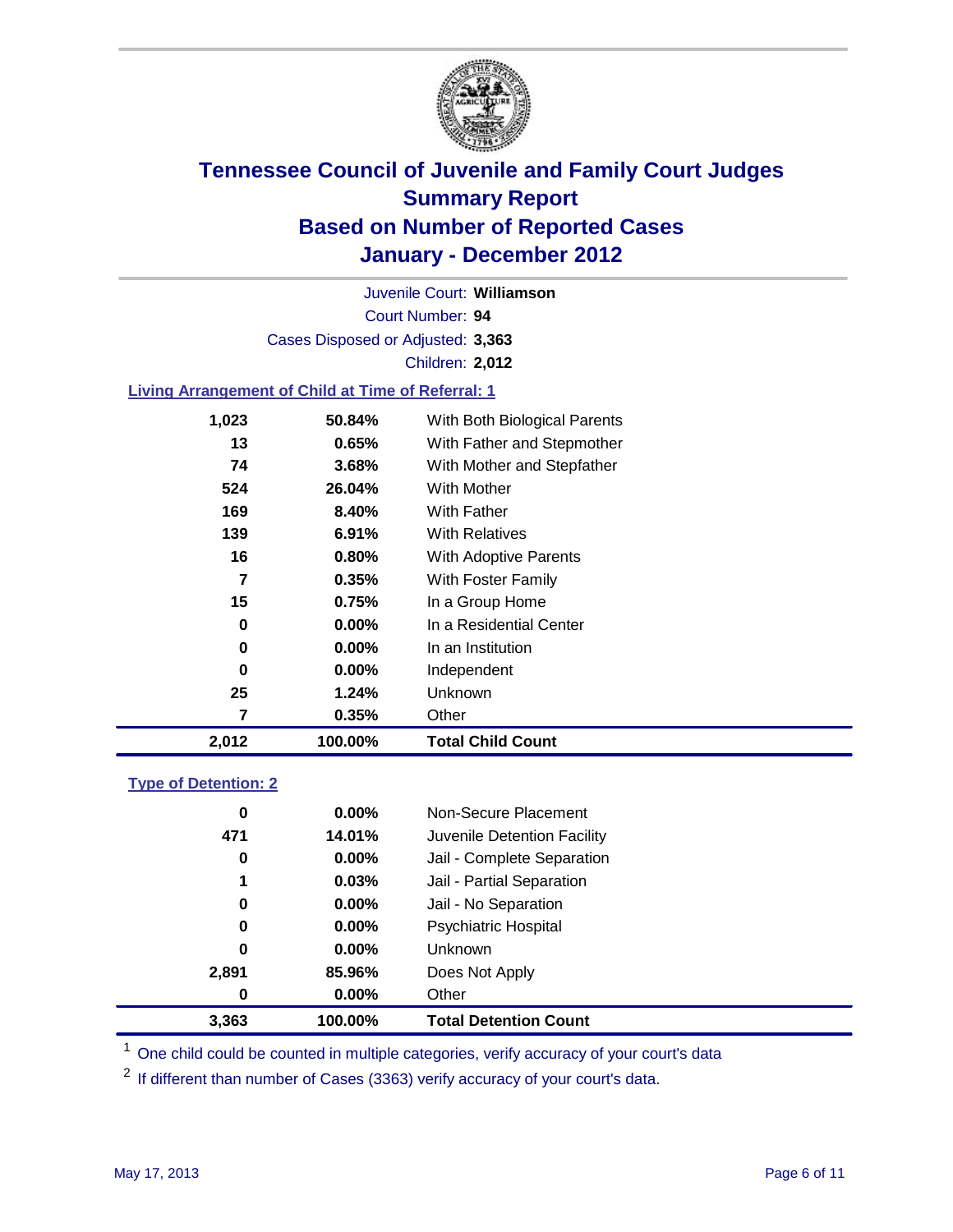

|                          | Juvenile Court: Williamson                         |                                      |  |  |  |
|--------------------------|----------------------------------------------------|--------------------------------------|--|--|--|
|                          | Court Number: 94                                   |                                      |  |  |  |
|                          | Cases Disposed or Adjusted: 3,363                  |                                      |  |  |  |
|                          |                                                    | <b>Children: 2,012</b>               |  |  |  |
|                          | <b>Placement After Secure Detention Hearing: 1</b> |                                      |  |  |  |
| 318                      | 9.46%                                              | Returned to Prior Living Arrangement |  |  |  |
| 88                       | 2.62%                                              | Juvenile Detention Facility          |  |  |  |
| $\mathbf{2}$             | 0.06%                                              | Jail                                 |  |  |  |
| $\overline{7}$           | 0.21%                                              | Shelter / Group Home                 |  |  |  |
| 1                        | 0.03%                                              | <b>Foster Family Home</b>            |  |  |  |
| $\mathbf{2}$             | 0.06%                                              | Psychiatric Hospital                 |  |  |  |
| O                        | $0.00\%$                                           | Unknown                              |  |  |  |
| 2,941                    | 87.45%                                             | Does Not Apply                       |  |  |  |
| 4                        | 0.12%                                              | Other                                |  |  |  |
| 3,363                    | 100.00%                                            | <b>Total Placement Count</b>         |  |  |  |
| <b>Intake Actions: 2</b> |                                                    |                                      |  |  |  |
| 2,219                    | 53.20%                                             | <b>Petition Filed</b>                |  |  |  |
| 665                      | 15.94%                                             | <b>Motion Filed</b>                  |  |  |  |
| 1,101                    | 26.40%                                             | <b>Citation Processed</b>            |  |  |  |
| 0                        | 0.00%                                              | Notification of Paternity Processed  |  |  |  |
| $\bf{0}$                 | 0.00%                                              | Scheduling of Judicial Review        |  |  |  |
| 0                        | 0.00%                                              | Scheduling of Administrative Review  |  |  |  |
| 0                        | 0.00%                                              | Scheduling of Foster Care Review     |  |  |  |
| 0                        | 0.00%                                              | Unknown                              |  |  |  |
| 1                        | 0.02%                                              | Does Not Apply                       |  |  |  |
| 185                      | 4.44%                                              | Other                                |  |  |  |
|                          | 100.00%                                            | <b>Total Intake Count</b>            |  |  |  |
| 4,171                    |                                                    |                                      |  |  |  |

<sup>1</sup> If different than number of Cases (3363) verify accuracy of your court's data.

<sup>2</sup> If different than number of Referral Reasons (4171), verify accuracy of your court's data.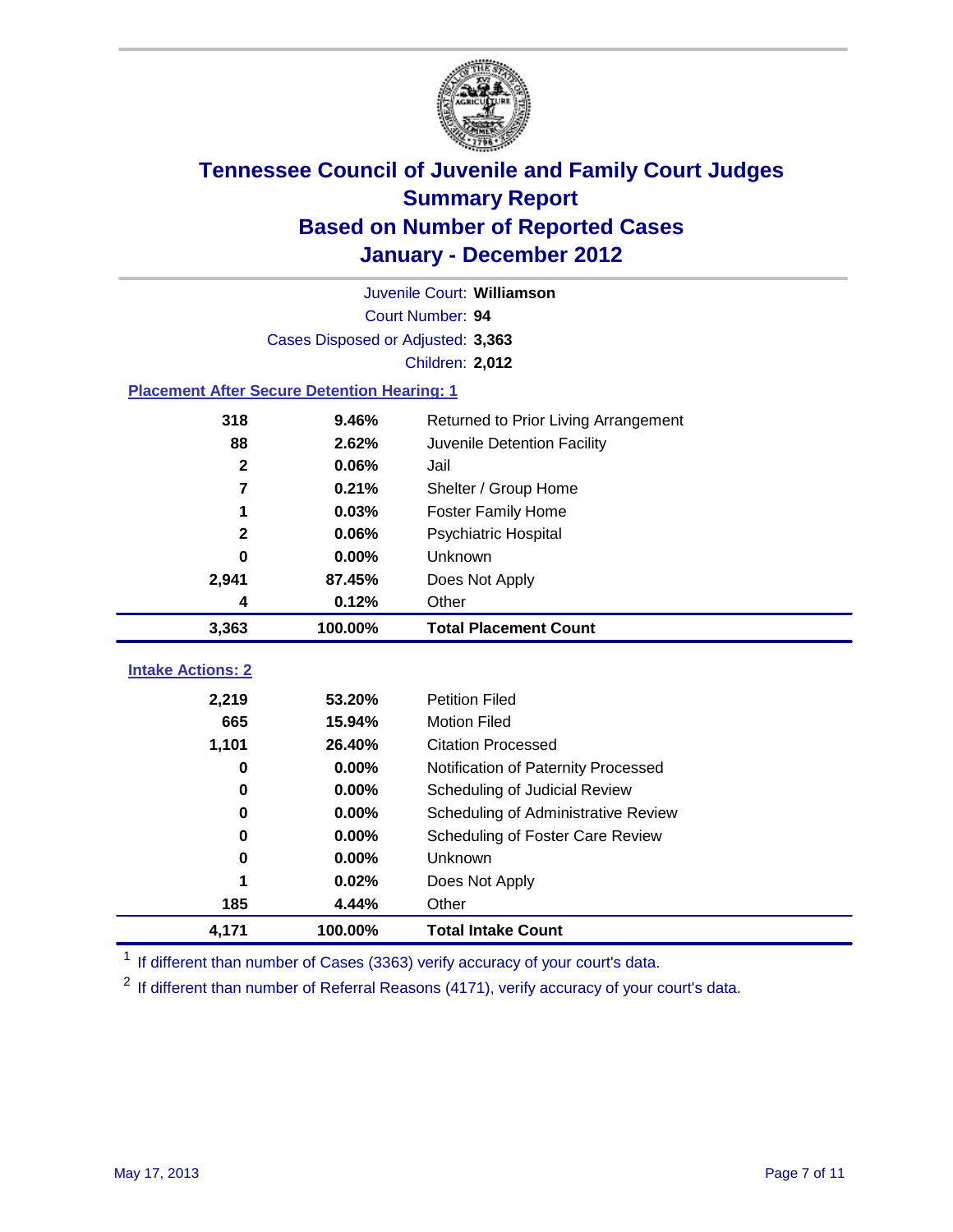

Court Number: **94** Juvenile Court: **Williamson** Cases Disposed or Adjusted: **3,363** Children: **2,012**

### **Last Grade Completed by Child: 1**

| 34                                      | 1.69%   | Too Young for School         |  |
|-----------------------------------------|---------|------------------------------|--|
| $\mathbf{2}$                            | 0.10%   | Preschool                    |  |
| 14                                      | 0.70%   | Kindergarten                 |  |
| 13                                      | 0.65%   | 1st Grade                    |  |
| $\overline{7}$                          | 0.35%   | 2nd Grade                    |  |
| 6                                       | 0.30%   | 3rd Grade                    |  |
| 10                                      | 0.50%   | 4th Grade                    |  |
| 19                                      | 0.94%   | 5th Grade                    |  |
| 28                                      | 1.39%   | 6th Grade                    |  |
| 66                                      | 3.28%   | 7th Grade                    |  |
| 96                                      | 4.77%   | 8th Grade                    |  |
| 141                                     | 7.01%   | 9th Grade                    |  |
| 342                                     | 17.00%  | 10th Grade                   |  |
| 564                                     | 28.03%  | 11th Grade                   |  |
| 372                                     | 18.49%  | 12th Grade                   |  |
| $\bf{0}$                                | 0.00%   | Non-Graded Special Ed        |  |
| 1                                       | 0.05%   | <b>GED</b>                   |  |
| $\mathbf 2$                             | 0.10%   | Graduated                    |  |
| $\bf{0}$                                | 0.00%   | <b>Never Attended School</b> |  |
| 279                                     | 13.87%  | Unknown                      |  |
| 16                                      | 0.80%   | Other                        |  |
| 2,012                                   | 100.00% | <b>Total Child Count</b>     |  |
| <b>Enrolled in Special Education: 1</b> |         |                              |  |

| 2,012 | 100.00% | <b>Total Child Count</b> |
|-------|---------|--------------------------|
| 646   | 32.11%  | Unknown                  |
| 1,274 | 63.32%  | No                       |
| 92    | 4.57%   | Yes                      |
|       |         |                          |

One child could be counted in multiple categories, verify accuracy of your court's data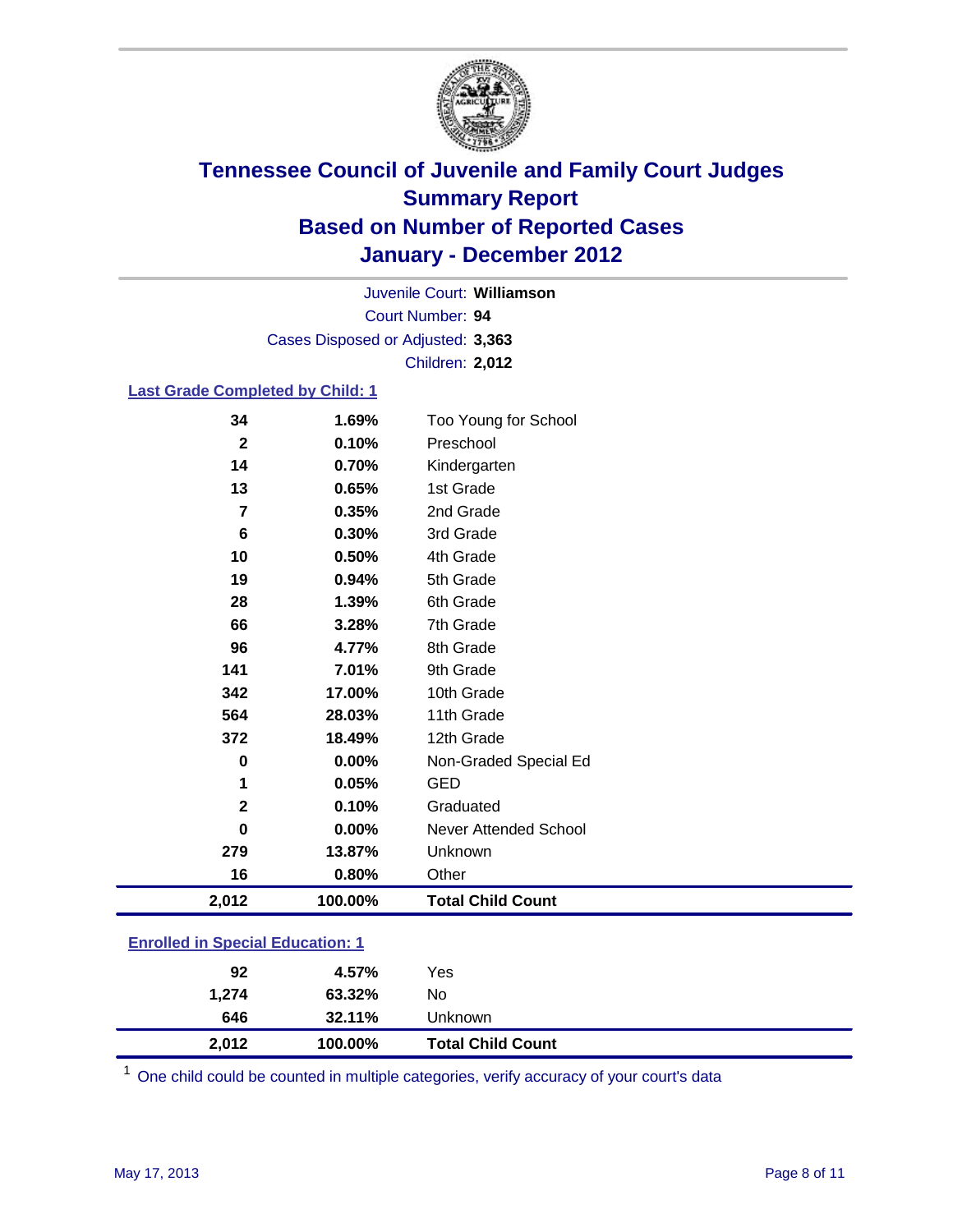

| Juvenile Court: Williamson   |                                   |                           |  |  |  |
|------------------------------|-----------------------------------|---------------------------|--|--|--|
|                              | Court Number: 94                  |                           |  |  |  |
|                              | Cases Disposed or Adjusted: 3,363 |                           |  |  |  |
|                              | Children: 2,012                   |                           |  |  |  |
| <b>Action Executed By: 1</b> |                                   |                           |  |  |  |
| 602                          | 14.43%                            | Judge                     |  |  |  |
| 3,374                        | 80.89%                            | Magistrate                |  |  |  |
| 0                            | $0.00\%$                          | <b>YSO</b>                |  |  |  |
| 195                          | 4.68%                             | Other                     |  |  |  |
| 0                            | 0.00%                             | Unknown                   |  |  |  |
| 4,171                        | 100.00%                           | <b>Total Action Count</b> |  |  |  |

### **Formal / Informal Actions: 1**

| 915      | 21.94%   | Dismissed                                        |
|----------|----------|--------------------------------------------------|
| 153      | 3.67%    | Retired / Nolle Prosequi                         |
| 411      | 9.85%    | <b>Complaint Substantiated Delinquent</b>        |
| 388      | 9.30%    | <b>Complaint Substantiated Status Offender</b>   |
| 75       | 1.80%    | <b>Complaint Substantiated Dependent/Neglect</b> |
| 0        | $0.00\%$ | <b>Complaint Substantiated Abused</b>            |
| 0        | $0.00\%$ | <b>Complaint Substantiated Mentally III</b>      |
| $\bf{0}$ | $0.00\%$ | Informal Adjustment                              |
| 423      | 10.14%   | <b>Pretrial Diversion</b>                        |
| 4        | 0.10%    | <b>Transfer to Adult Court Hearing</b>           |
| 0        | $0.00\%$ | Charges Cleared by Transfer to Adult Court       |
| 0        | $0.00\%$ | Special Proceeding                               |
| 0        | $0.00\%$ | <b>Review Concluded</b>                          |
| 1        | 0.02%    | Case Held Open                                   |
| 1,801    | 43.18%   | Other                                            |
| 0        | 0.00%    | Unknown                                          |
| 4,171    | 100.00%  | <b>Total Action Count</b>                        |

<sup>1</sup> If different than number of Referral Reasons (4171), verify accuracy of your court's data.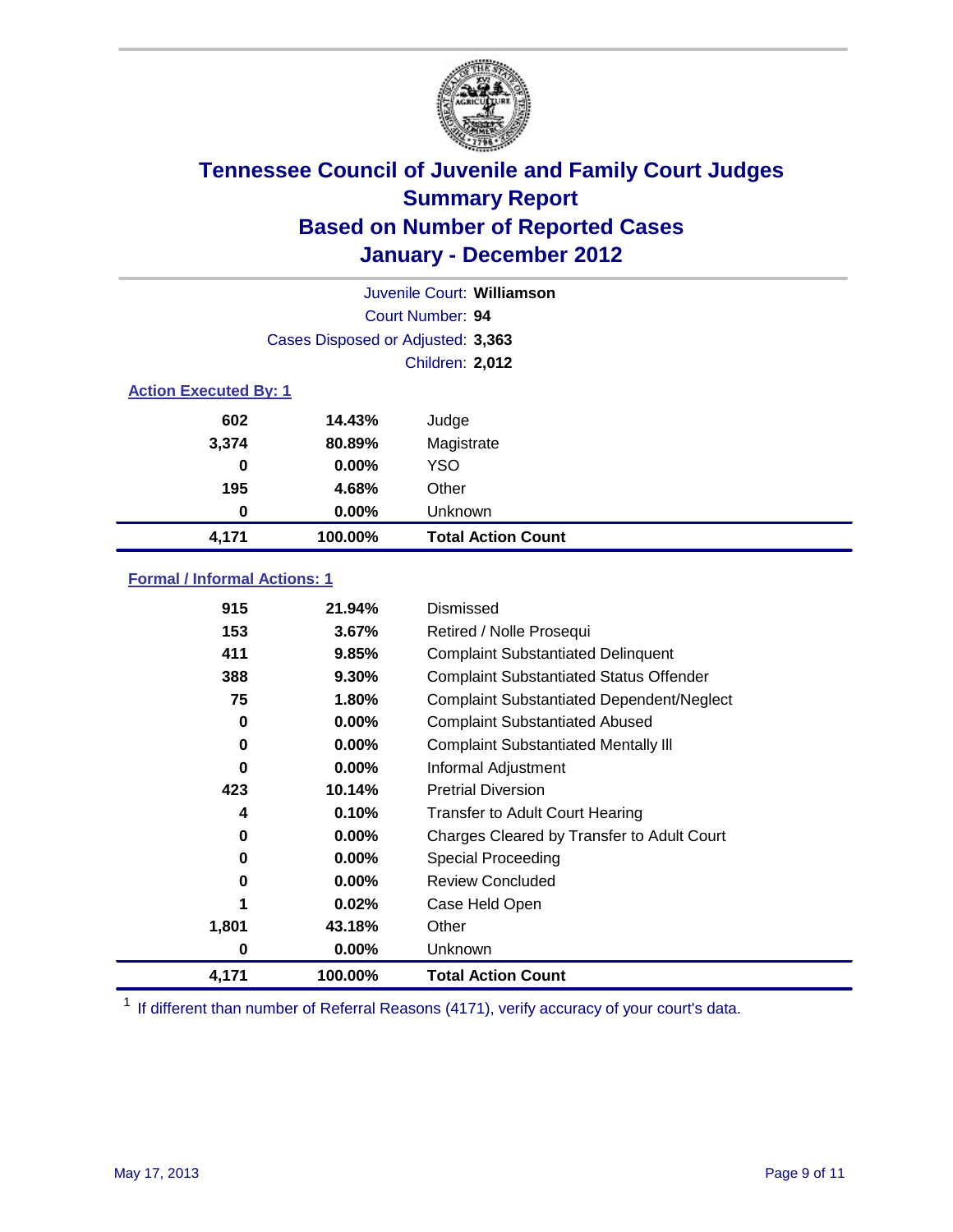

|                       |                                   | Juvenile Court: Williamson                            |
|-----------------------|-----------------------------------|-------------------------------------------------------|
|                       |                                   | Court Number: 94                                      |
|                       | Cases Disposed or Adjusted: 3,363 |                                                       |
|                       |                                   | Children: 2,012                                       |
| <b>Case Outcomes:</b> |                                   | There can be multiple outcomes for one child or case. |
| 875                   | 9.01%                             | <b>Case Dismissed</b>                                 |
| 784                   | 8.07%                             | Case Retired or Nolle Prosequi                        |
| 190                   | 1.96%                             | Warned / Counseled                                    |
| 1                     | 0.01%                             | <b>Held Open For Review</b>                           |
| 377                   | 3.88%                             | Supervision / Probation to Juvenile Court             |
| 0                     | 0.00%                             | <b>Probation to Parents</b>                           |
| 23                    | 0.24%                             | Referral to Another Entity for Supervision / Service  |
| 0                     | 0.00%                             | Referred for Mental Health Counseling                 |
| 331                   | 3.41%                             | Referred for Alcohol and Drug Counseling              |
| 11                    | 0.11%                             | <b>Referred to Alternative School</b>                 |
| 24                    | 0.25%                             | Referred to Private Child Agency                      |
| 581                   | 5.98%                             | Referred to Defensive Driving School                  |
| 0                     | 0.00%                             | Referred to Alcohol Safety School                     |
| 91                    | 0.94%                             | Referred to Juvenile Court Education-Based Program    |
| 161                   | 1.66%                             | Driver's License Held Informally                      |
| 0                     | 0.00%                             | <b>Voluntary Placement with DMHMR</b>                 |
| 0                     | 0.00%                             | <b>Private Mental Health Placement</b>                |
| 0                     | 0.00%                             | <b>Private MR Placement</b>                           |
| 0                     | 0.00%                             | Placement with City/County Agency/Facility            |
| $\mathbf 2$           | 0.02%                             | Placement with Relative / Other Individual            |
| 259                   | 2.67%                             | Fine                                                  |
| 478                   | 4.92%                             | <b>Public Service</b>                                 |
| 79                    | 0.81%                             | Restitution                                           |
| 0                     | 0.00%                             | <b>Runaway Returned</b>                               |
| 205                   | 2.11%                             | No Contact Order                                      |
| $\bf{0}$              | 0.00%                             | Injunction Other than No Contact Order                |
| 398                   | 4.10%                             | <b>House Arrest</b>                                   |
| 85                    | 0.88%                             | <b>Court Defined Curfew</b>                           |
| 0                     | 0.00%                             | Dismissed from Informal Adjustment                    |
| 0                     | 0.00%                             | <b>Dismissed from Pretrial Diversion</b>              |
| 221                   | 2.28%                             | Released from Probation                               |
| 5                     | 0.05%                             | <b>Transferred to Adult Court</b>                     |
| 8                     | 0.08%                             | <b>DMHMR Involuntary Commitment</b>                   |